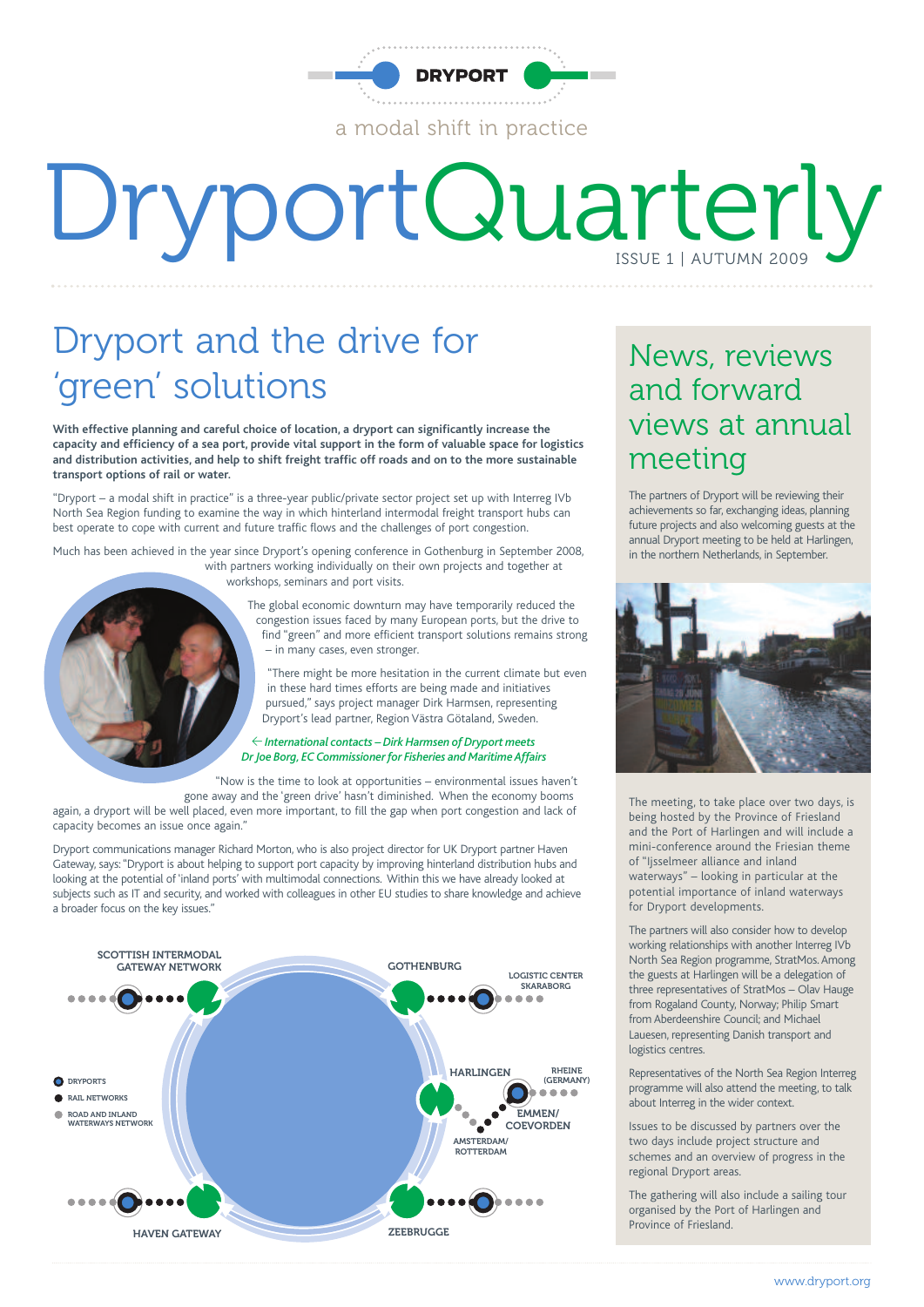### Security and IT need higher profile



**The integration of security and IT systems needs to be much higher profile in the development of dryports, a Port-Net workshop in Antwerp heard.**

Dryport communications manager Richard Morton was invited to speak at the final Port-Net event, which focused on "Hinterland Gateway Concepts" and brought together the aims and ambitions of the two European projects.

"We all understand that multimodal hubs and hinterland gateways can ease congestion, help regulate traffic flows and save costs, while also being 'green' and sustainable," said Mr Morton. "But an issue not generally considered has been integration in

terms of IT and security, especially matching systems between inland hubs and the sea ports they serve.

"Europe is steaming ahead with these hubs in order to make logistics more efficient and have a more effective transport chain and reduce congestion. It is a logical step in the supply chain.

"But certain aspects haven't yet been central to this. How do you integrate the IT systems of hinterland hubs and the sea ports they serve? How will security work – because ISPS (International Ship and Port Facility Security Code) is specifically for seaports, not inland hubs? There is also the issue of how secure can cargo be if it is transported by road, rail or water after being secured or checked at one facility or the other."

Mr Morton said today's technology meant that these issues could be tackled much more easily.

"We could use track & trace systems to keep informed as to where our containers are; we could add devices that guarantee that a container hasn't been opened in the transport corridor; we could use geofencing as a method of securing transport between dryport and gateway port. This is what makes the EU Dryport project attractive – we have the opportunity to try things out."

The challenges of integrating IT and security, especially matching systems between inland hubs and the sea ports they serve, will be covered at a Dryport seminar to be held in Emmen in November.

• Port-Net, an EU collaboration of 20 ports, looked at common challenges across the European ports sector and considered ways to create better operational structures and capacities, and achieve the best regional integration of ports.

The Antwerp workshop heard about the way in which ports are pursuing plans for new inland hubs, and how these can reduce congestion and help regulate traffic flow. Delegates also visited Nike's distribution centre at Meerhout; said to be the largest warehouse in the world, it has road, rail and barge access and is equipped with two wind turbines on site.

#### Sharing knowledge and lessons learned

**There are common threads running through several EU Interreg funded projects and Dryport is committed to working closely with colleagues in these to share knowledge and lessons learned, and avoid duplication of work.**

The core aim of the threeyear StratMos project is to promote and facilitate the shift of cargo from road to sea, and improve accessibility within the North Sea Region by 1659 supporting the EU's Motorways of the Sea and related transport networks in an integrated logistics chain. There are clear "overlaps" with the aims of Dryport, and the two groups have already been discussing how to cooperate and coordinate their work.

One of StratMos' work packages is specifically about hubs and hinterland connections, and one of



its demonstration projects is also of huge relevance to Dryport's aims. Common themes running through the two projects' work include IT, security and track & trace solutions.

> Dryport representatives were invited to attend StratMos's workshop on dryports held in Hamburg in March, and StratMos will be represented at the Dryport annual meeting in Harlingen in September.

"It is important that we communicate and cooperate," says StratMos project manager Olav Hauge. "We envisage common meetings between core groups within each project, and smaller topical groups. We

can learn from each other and give ideas to each other, and we could also hold a joint conference with Dryport in the next year or so. Second, we need to avoid duplicating any work and avoid unnecessarily using different terms for some aspects."

StratMos, which will conclude in April 2011, is reporting some interesting developments against the background of the economic downturn.

Says Mr Hauge: "An economic crisis is actually a time for innovation and the time for making changes – not just marginal changes but you have to do something almost completely different to meet the economic realities.

"We see shipowners cooperating more to reduce their costs and maintain their services to the



market. They have to be open to new ideas and that could be the 'good' thing about this crisis – intermodal services have the advantage when it comes to long haulage."

Dryport will also be working closely with:

- *• North Sea Freight Intelligent Transport Solutions (NS FRITS), which is aiming to dramatically improve accessibility for the road freight sector in the seven countries of the North Sea Region by improving safety and efficiency and reducing the risk of accidents and security threats for HGV drivers.*
- *• CARE-North, which is working to develop a comprehensive, strategic and practical approach to urban and regional transport/accessibility in the North Sea Region in the context of climate change and declining oil supplies – two factors that are demanding a rethink of the concept of "transport".*

**www.stratmos.com www.nsfrits.eu www.care-north.eu**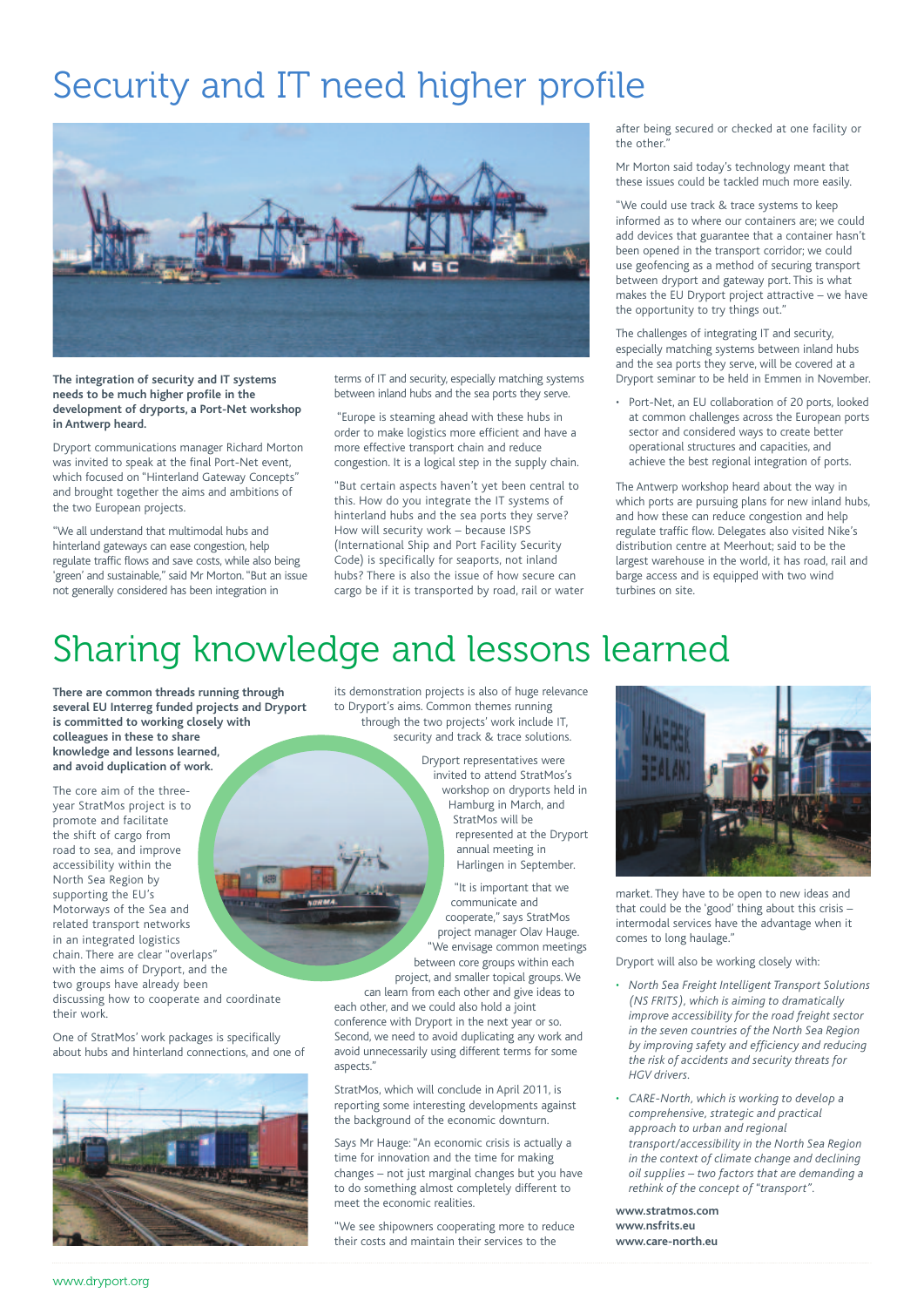## Essential ingredients for economic success

**Public entrepreneurship is an essential ingredient for regional economic success, but that success depends on a commitment to research and a willingness to listen to those on the "front line", says Dryport member Leif Bigsten.**

"The most important thing is always to have a connection to the businesses in the region – you have to listen to the companies and find out what is the right thing for them," he says. "We must be public entrepreneurs, working within the political situation, establishing the trends, and having a clear vision. But the whole process must be business-driven. You must involve other people in the process and you don't do that in a lunch hour – it can take four or five years."

Mr Bigsten is manager for strategic development for the municipality of Falköping, which is working jointly with the region of Västra Götaland, the lead partner in Dryport. For these and other regional partners, the key Dryport "vision" is the creation and expansion of Logistic Center Skaraborg, which could ultimately cover 70 hectares and serve as a dryport/railport for the Port of Göteborg (Gothenburg) and other regional harbours.

Västra Götaland is Sweden's most important region for industrial transport and logistics activities – half of all the country's exports go through the region's ports, with Saab and Volvo leading the automotive sector and other strong industries include food, wireless communication, IT, electronics and pharmaceuticals.

"We have a team within the municipality looking into trends and what is happening around the world, and bringing that knowledge into the region," says Mr Bigsten. "Large companies can do this for themselves but in our region we have many small and medium sized businesses which need help in that.

"Of course we shouldn't run their businesses – they have to do that themselves – but we can be the provider for business in the region by trying to create the necessary infrastructure based on the trends."

Falköping's research and its work with companies and universities are designed to keep it well informed of trends and able to look ahead.

"By maintaining our network of contacts, we can then test out possibilities; as an entrepreneur, I have to listen to what companies are saying and evaluate their needs. No one else is a process leader for regional

development – the public sector has to do that. If we want to be successful in the region, we have to have good

companies and we can help them by providing the right infrastructure."

One clear trend in the downturn is that many companies are taking a completely fresh look at their logistics operations.

"When you are working at 120%, you don't have time to change your production supporting systems. But in a recession you have time to catch your breath and focus on becoming more efficient and involve environmental issues in your thinking for the future. Many companies are really looking into changing their way of transport. I think we could be really prepared for the good times that are coming in one or two years.